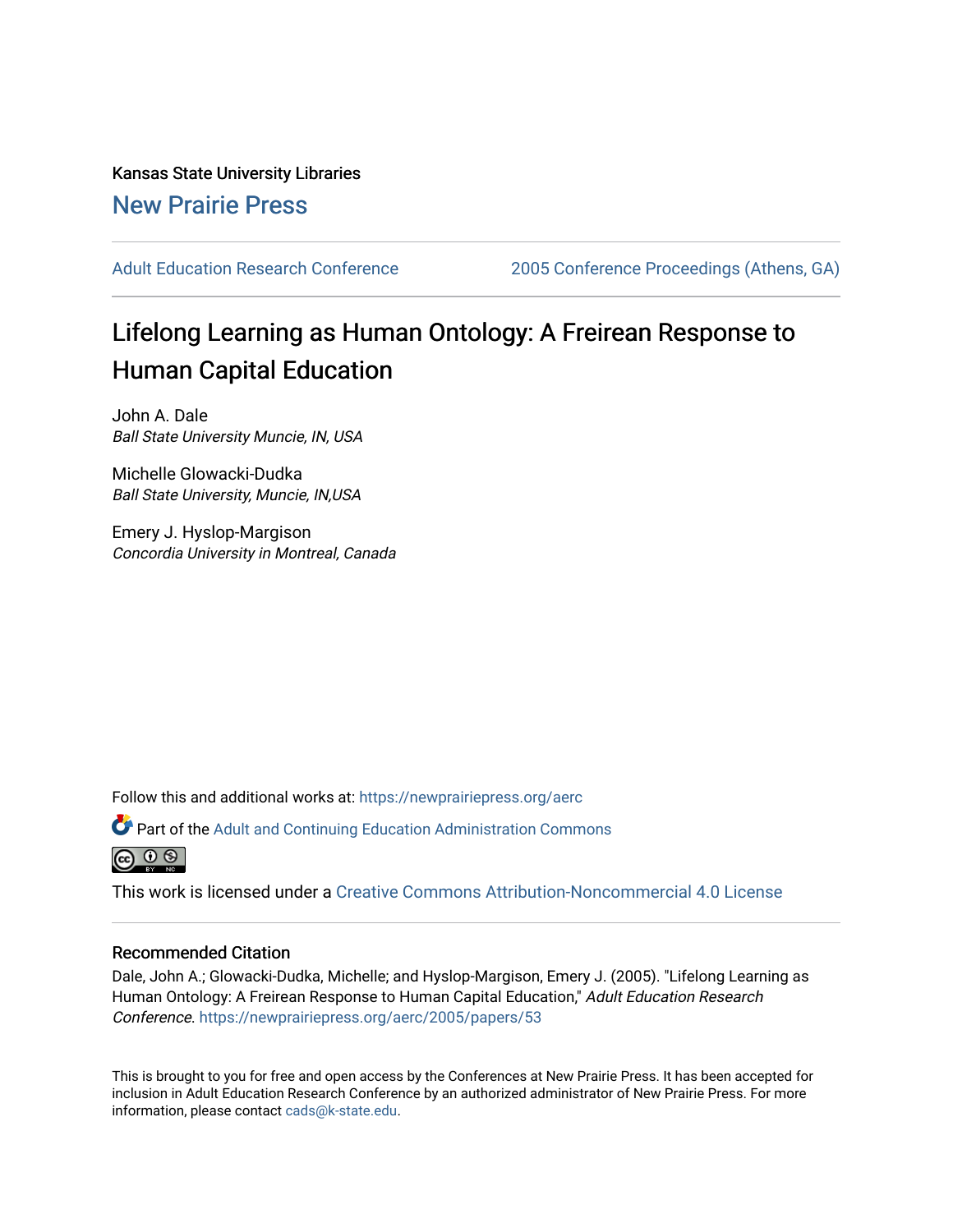## **Lifelong Learning as Human Ontology: A Freirean Response to Human Capital Education**

John A. Dale, Ball State University, Muncie, IN, USA Michelle Glowacki-Dudka, Ball State University, Muncie, IN, USA Emery J. Hyslop-Margison, Concordia University in Montreal, Canada

**Abstract:** *In this article, we argue that Freire's view of lifelong learning is a journey toward personal growth and social transformation. Rather than reducing learners to objects of economic globalization, Freire's pedagogy considers students political participants who actively shape their vocational and social lives.* 

#### **Lifelong Learning as Human Ontology: A Freirean Response to Human Capital Education**

 The idea that learning is a lifelong experience intended to foster continuous intellectual growth and social improvement enjoys an enduring history in educational thought. In the *Allegory of the Cave*, Plato (1973) describes the lifelong journey required to free individuals from the realm of mere conjecture and guide them instead toward a life of intellectual enlightenment. In the *Nichomachean Ethics*, Aristotle (1985) emphasizes the ontological importance of human reasoning by suggesting contemplation provides a necessary condition for *eudaimonia,* or lasting human happiness. In *Democracy and Education*, Dewey (1916) argues that generating the psychological dispositions that encourage continuous and critical learning by students throughout life should be the primary aim of education. However, the conviction that education ought to promote a lifetime of intellectual engagement and social transformation is perhaps best reflected in the critical pedagogy of Paulo Freire.

 Yet, constructs of lifelong learning in contemporary career and adult education chart a decidedly different course from that articulated by Freire. Within an educational context deeply influenced by neo-liberal ideology, the prevailing human capital discourse reduces lifelong learning to instrumental forms of teaching that present social reality as fixed or unchangeable. Neo-liberal ideology, with its unquestioned acceptance of market economy principles, naturalizes unstable employment conditions by depicting them as inevitable, and limits the role of students to workforce adaptation. The human capital discourse characterizes lifelong learning as a student disposition to accept personal responsibility for job retraining in the face of unavoidable labor market strife. Social reality is portrayed as something created and controlled by others, while students are reduced to mere objects of history.

In this article, we contrast this narrow, dehumanizing view of lifelong learning with Freire's understanding of education as a lifelong journey toward personal growth and social transformation. Rather than reducing learners to objects of economic globalization, Freire's pedagogy considers students political participants who actively shape their vocational and social lives. We suggest that career and adult education programs should adopt Freire's understanding of lifelong learning as a necessary component of human ontology. In the first section, we elaborate on Freire's vision of education with its portrayal of lifelong learning as an ontological necessity. We then provide an analysis of the human capital discourse on lifelong learning and explain why this approach violates human ontology. We conclude the article by offering suggestions career and adult educators might employ to counteract the human capital assumptions framing the current discourse on lifelong learning.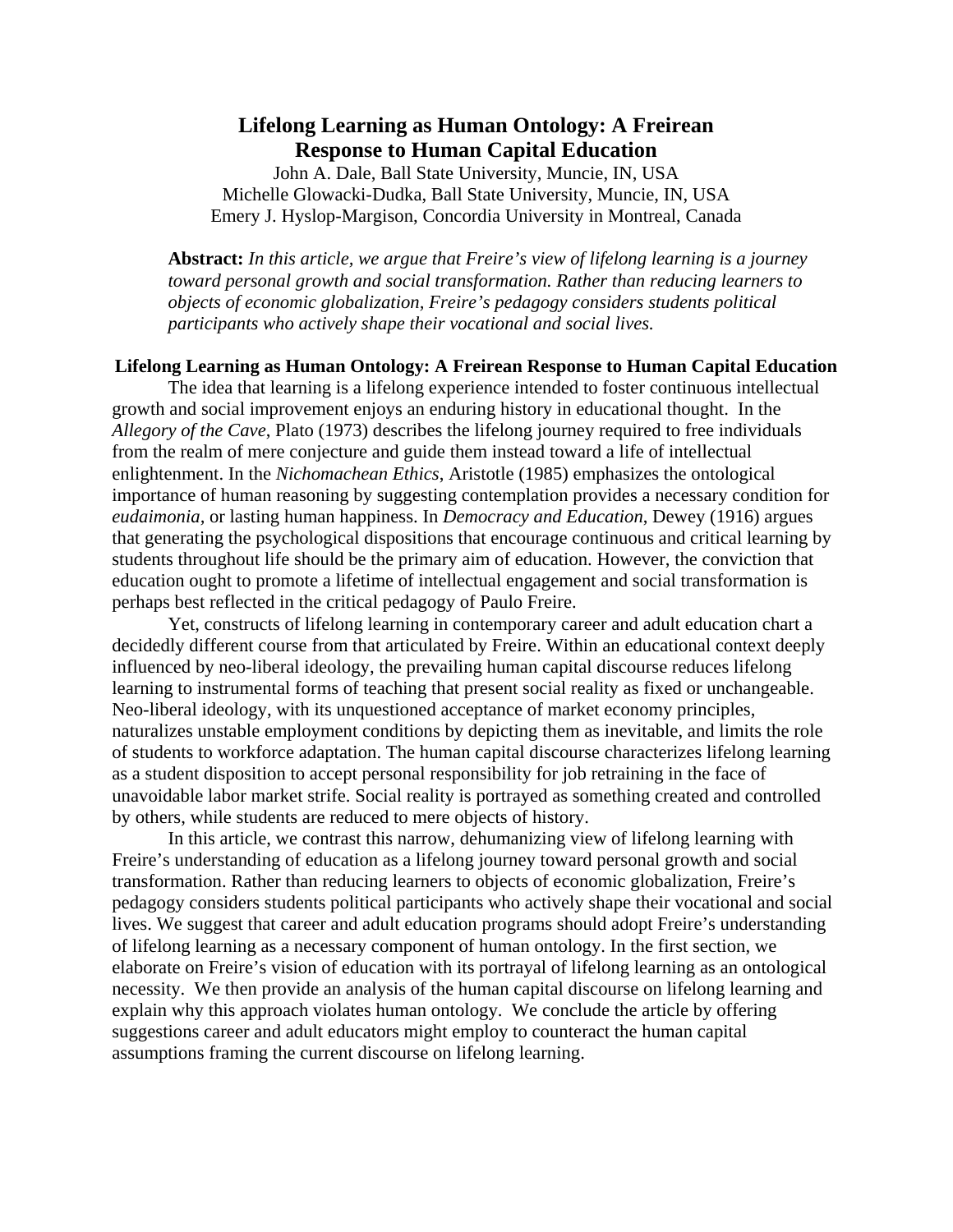#### **Lifelong Learning as Praxis**

Although never actually employing the term *lifelong learning* in his writings, Freire encourages students and teachers to play an active role throughout their lives in shaping and reshaping the world around them. He understands that education is an inevitably political enterprise, and argues that a properly designed education involves the freedom to act in moral and rational ways that satisfy "the process of humanization" (2000, p. 79). Freedom and humanization are achieved, in Freire's view, when students are awakened to the possibility of influencing history by acting upon the world. Freire's politicizing of education is a means of historicizing social injustice and challenging the traditional forms of education that ignore human freedom and development. According to Freire, traditional education controls, dominates, and dehumanizes the masses, a trend that can only be reversed by transforming human consciousness. Freire maintains that, "The real roots of the political nature of education are to be found in the educability of the human person. This educability, in turn, is grounded in the radical unfinishedness of the human condition and in our consciousness of this unfinished state" (2000, p. 100).

Freire argues that respecting human ontology and achieving humanization requires recognizing this unfinishedness and transforming the world through *praxis*. Many of Freire's (1996) writings are based on an analysis of authoritarian schooling relations generated by the capitalist mode of production: "My criticism of the traditional school, inspired by the influence of thinkers from the New School and my personal experience, led, little by little, to my criticism of the very system of capitalism" (p. 89). The New School's effect on Freire was significant: "No reflection about education and democracy can exclude issues of power, economic equality, justice, and its application, and ethics" (1996, p. 146). Although Freire adopted many Marxist principles and ideas, such as the notion of a historical dialectic, the former rejects the notion that humans cannot transcend their experiences and reshape history.

The scope of what might be termed lifelong learning in Freire's pedagogy extends far beyond simply serving the needs of the labor market. Instead, lifelong learning serves as a framework to free oneself from an oppressed state and move toward a liberated state of critical consciousness and transformative action. Freire distinguishes between an education supporting "naïve transivity," with its oversimplification of problems and magical explanations, and "critical transivity," with its deep interpretation of problems. Critical transivity requires dialogue between teachers and learners, and offers sound arguments to advance alterative worldviews. This approach to education as a lifelong learning commitment is "concerned with social and political responsibility"(Freire, 1974, p. 19) and serves to "increase men's ability to perceive the challenges of their time" and "resist the emotional power of transition" (p. 32).

The role of education as lifelong learning, then, is to foster continual reflection on social reality and transform the conditions that limit historical understanding and human liberation. The lifelong learner does not accept defeat or terminate reflection with self-congratulation, but continually organizes and works with others to shift the relational dynamics of power toward increased measures of social equality: "Liberation is praxis: the action and reflection of men and women upon their world in order to transform it" (Freire, 2000, p. 60). Freire believes that education is not liberatory unless based on an abiding respect for the humanization of the learner. This process of humanization requires a fundamental respect for the rationality of learners that understands praxis as a necessary component of human ontology.

Freire' ideas and their implication for lifelong learning are powerful because they provide a forum for disenfranchised populations to debunk the cultural myths and ideological apparatus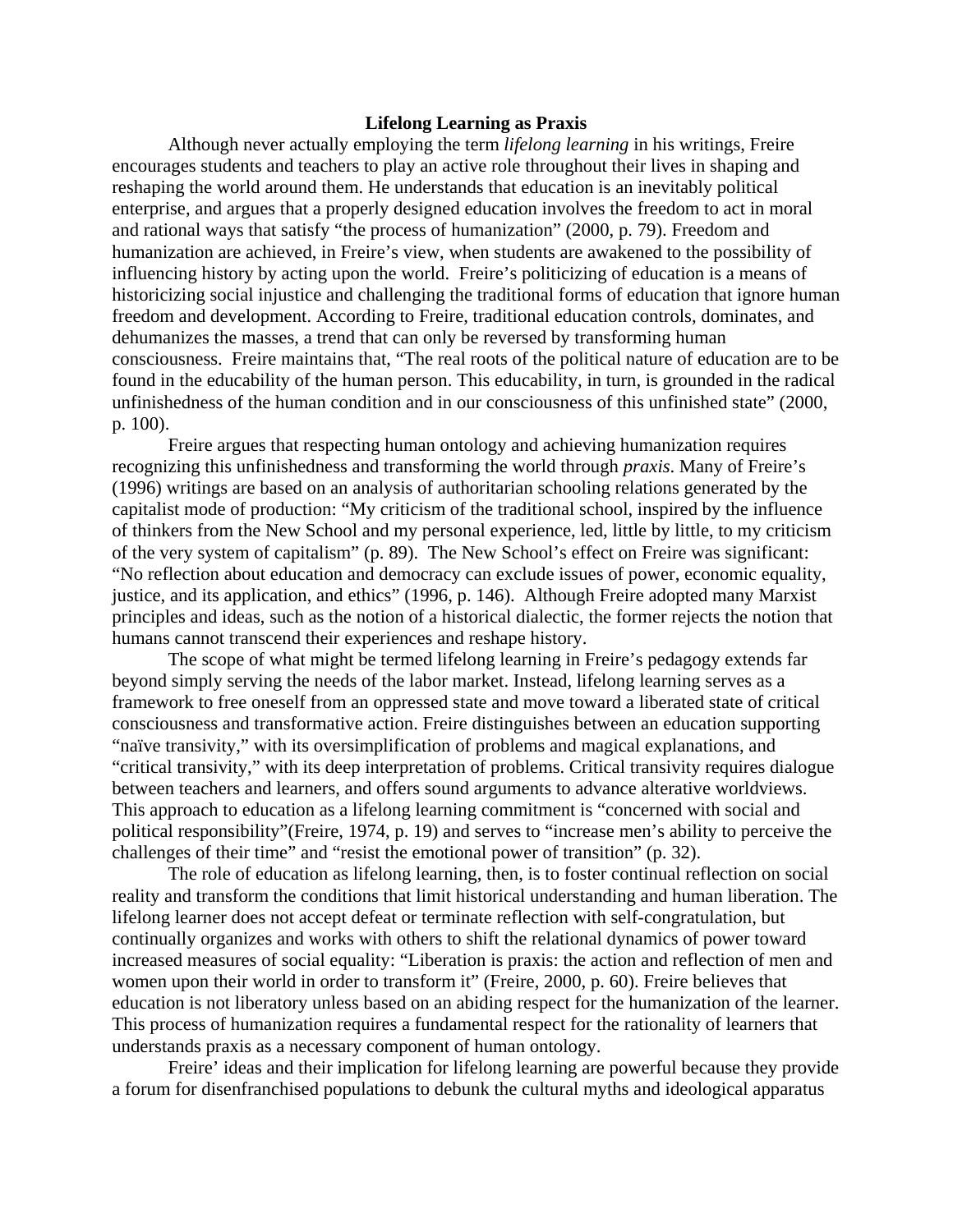designed to keep them silent. This model of lifelong learning encourages students to act on their own behalf and to assist others to act as agents of social change, a disconcerting imperative to powerful groups. In order to keep populations under the ideological control of oppressive governments, corporations, or international policies, lifelong learning is presently defined in entirely instrumental ways. Within a neo-liberal order, lifelong learning is increasingly portrayed as occupational retraining that dehumanizes students and workers by viewing them as "human capital" being prepared for the impact of economic globalization. Lifelong Learning as Human Capital Preparation

 Consistent with the neo-liberal assumptions propelling contemporary reform in education (Hyslop-Margison & Welsh, 2003), many organizations shaping education policy advance a human capital construct of lifelong learning to address current labor market conditions. These conditions generally include recurrent occupational displacement and labor market volatility that combine to undermine the job security of workers. Human capital education is designed to ensure that students, as future workers, passively accept the occupational uncertainty they will inevitably confront in the new global economic order. For example, the World Bank Group (2004) endorses the following conception of lifelong learning:

In the 21st century, workers need to be lifelong learners, adapting continuously to changed opportunities and to the labor market demands of the knowledge economy. Lifelong learning is more than education and training beyond formal schooling. A comprehensive program of lifelong-learning education for dynamic economies, within the context of the overall development framework of each country, encompasses all levels.

From this perspective, lifelong learning involves the constant upgrading of employability skills to make workers more responsive to contemporary labor market dynamics. However, the instrumental reasoning required to achieve this externally imposed objective is inconsistent with the praxis Freire believes so central to human ontology. By interfering with historical understanding, the human capital view of lifelong learning violates human ontology by depicting social and economic conditions as predetermined, and reducing the role of workers to passive adaptation.

The primary ontological concern with the human capital discourse on lifelong learning involves the implicit messages such a vision of education conveys to learners. Freire's model of lifelong learning encourages the intellectual, social, ethical and political engagement of students as agents of change throughout their entire life course. In sharp contrast to this position, the World Bank depicts lifelong learning in purely instrumental terms as a set of technical skills and competencies that undermine praxis by reducing the role of students to passive labor market adjustment. When social reality is naturalized in this fashion, the role of students becomes that of simply conforming to the material conditions that shape their lives rather than considering the possibility of structural transformation.

 The Organization for Economic Cooperation and Development (OECD) offers a model of lifelong learning strikingly similar to that proposed by the World Bank. The OECD is an extremely influential body in the field of international policy development generally and public education more specifically. It represents the world's thirty-one most industrialized nations and develops policies and programs designed to enhance international economic growth. The organization is a powerful lobbying force behind the international free trade movement. Taylor and Henry (2000) observe that, "Education as an activity within the OECD has been broadly legitimated on the basis of its contribution to economic growth" (p. 488). The OECD's policy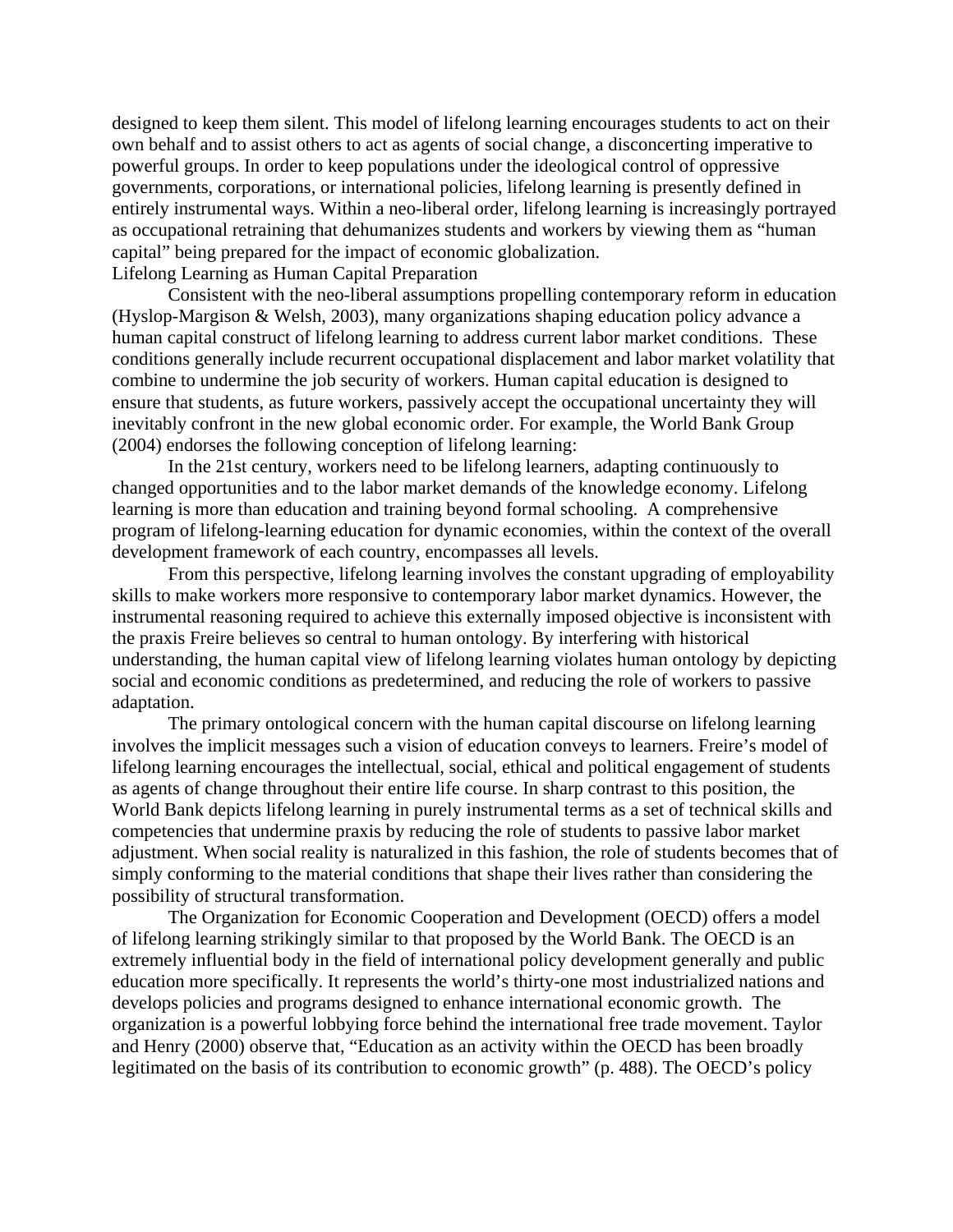work in education is predicated on human capital assumptions that portray lifelong learning as a labor market survival strategy for contemporary workers:

Many individuals will find that the skills they acquired during their initial education will no longer last them a lifetime. Instead of making one key transition from education to work, they are more likely to find that life has become a seamless process of education, training and work OECD, 1996, p.7).

The OECD's narrow vision of lifelong learning contravenes the ontological basis of Freire's pedagogy by implying that occupational instability is inevitable, and that the role of workers is limited to satisfying labor market demands. This construct of lifelong learning once again reduces the role of the learner to passive social adaptation rather than promoting the praxis so compellingly advocated by Freire.

 The macro education policies reflected in the human capital discourse on lifelong learning espoused by organizations such as the World Bank and the OECD are reflected at the micro level in various career and adult education programs. Many career education programs expect students to acquire the "employability skill" of lifelong learning as part of their labor market preparation. Under the heading of Managing Change, for example, Indiana's secondary level *Business Services and Technology Program* encourages students, "to understand the need and/or value of lifelong learning as it relates to career success" (Indiana Department of Education, 2000, n.p.). In Canada, British Columbia's *Business Education* (2000) similarly describes lifelong learning as a student adaptation strategy to cope with unstable labor market conditions:

The rapid rate of technological change affects families, workplaces, communities, and environment. For example, individuals frequently change jobs to adapt to changing working conditions. In such a world, students need to be increasingly entrepreneurial and flexible. Business Education and Economics prepare students for this new *reality* [emphasis added] by fostering the concept of lifelong learning. By blurring the distinction between social reality and natural reality, this type of discourse conveys to students that their role is simply that of preparing rather than leading, engaging or transforming.

Many career and adult education programs respond to the contemporary labor market environment by reducing lifelong learning to a discursive apparatus that directs students toward self-administered labor market adjustment. Barrow and Keeney (2000) suggest that lifelong learning has become little more than a rallying cry for industry to help answer the question: "Given the pace of technological change, the new information age and the globalization of trade, how can we be assured that we are producing competent and qualified workers who are prepared to meet the reality of the new economic order" (p. 191). In contrast to the human capital model, lifelong learning respects human ontology by encouraging the continuous critical analysis of labor market and vocational conditions, and entertaining the perpetual possibility of their reform.

Although the human capital discourse considers learning a lifelong process, its emphasis on employability skills and technical competence threatens the idea of education for general intellectual growth, critical understanding, and praxis. When the scope of learning is restricted in this fashion, the possibility of students becoming agents of social change is undermined.

Perhaps the most worrisome aspect of this particular description of lifelong learning involves the imperative that students must inevitably "prepare themselves for a future work reality unlikely to include financial security and employee benefits." The justification for imposing human capital assumptions on lifelong learning presupposes that learners and workers as citizens in a democracy are unable to influence the conditions affecting their vocational lives.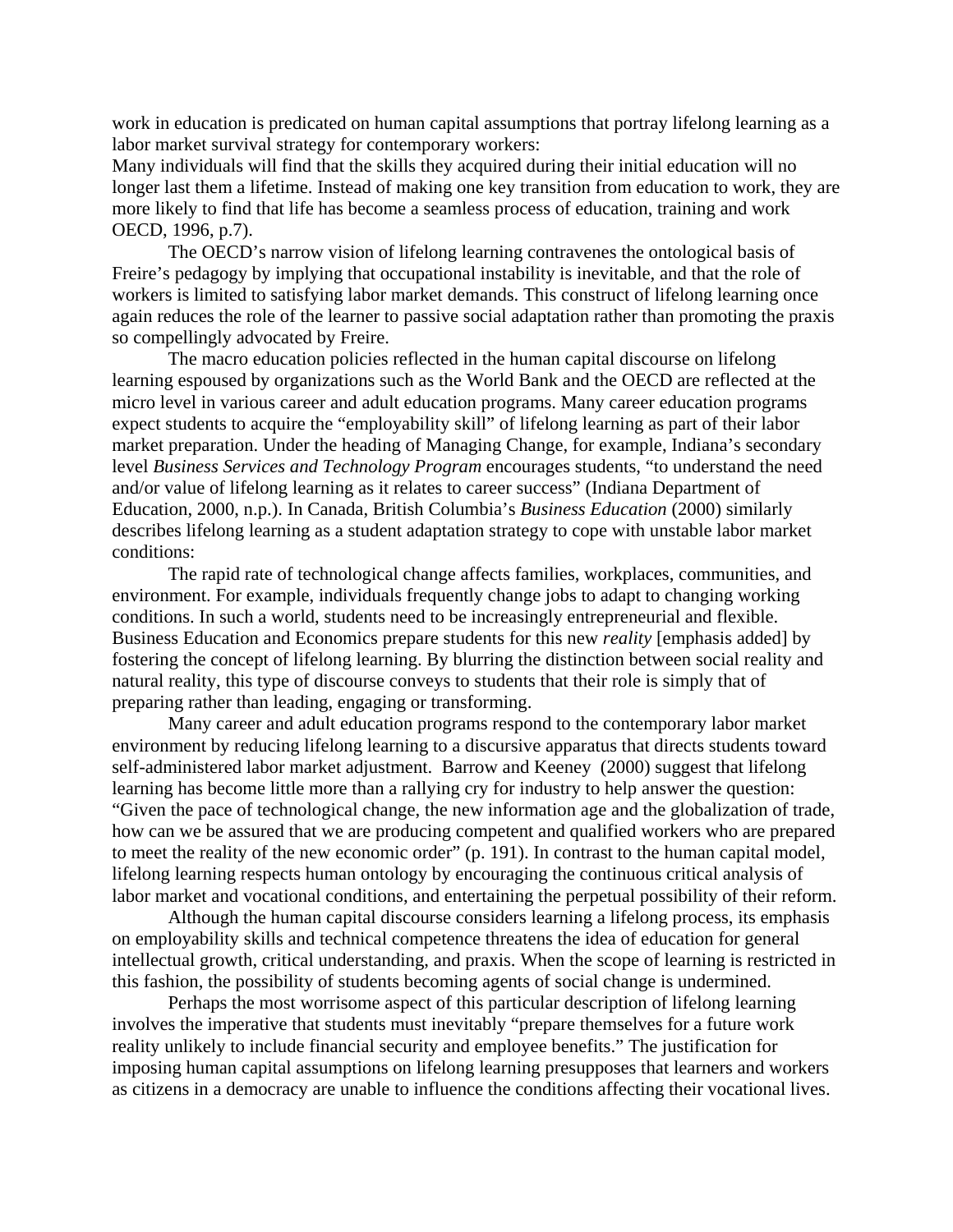This naturalizing of social reality, as Eagleton (1995) points out, sends powerful ideological messages to students about the value and possibility of their future political participation.

### **Reclaiming Lifelong Learning as Human Ontology**

Lifelong learning is presently interpreted in two distinct ways: a) as a tool that continues to narrow the meaning of learning and restrict educational objectives to labor market expectations that enable governments and corporations to exploit the idea of human capital; or b) as a means of liberation that can allow learners to break the bonds of human capital, become agents of change and reclaim their ontology. As educators, we can re-appropriate the lifelong learning discourse from narrowly construed training programs to broaden the career and adult learning experience toward a praxis that respects human ontology. Although Freire's pedagogy is not a method per se, he offers suggestions to achieve his primary learning objectives of freedom and humanization. For example, he suggests that "by speaking about their fears or insecurities, educators gradually move toward overcoming them, and at the same time, they gradually win the confidence of learners" (1974, p. 48). When educators open themselves to the risk of *conscientization*, they enable their students to embrace change as well. Through the process of problem posing and dialogue about real, relevant issues, students can achieve a level of critical transivity where they "perceive the challenges of their time" (1974, p. 32) as a first step toward transforming their world.

In the modern world, problem posing in education encourages adults to seek new job skills as venture capital perpetually seeks new sources of cheap labor causing continual worker displacement**.** Freire believes that the world is not a "static and closed order" but a "problem to be worked on and solved" (2000, p. 14). Problem posing, and the subsequent transformation it inspires, relies on the human capacity to recognize, assess, and critically reflect upon the world to understand and influence its historicity. In the classroom students should be encouraged to pose questions about the problems affecting their lives, explore the structural causes of these problems, and seek solutions that may require social transformation. Although very few issues of daily life can be quickly resolved, this process provides an opportunity for students to imagine creative solutions that include social and political action. Learning is exploratory, research oriented and directed toward transforming the situation generating the problem. When discussing labor market instability, for example, the emphasis is on what might be done to improve this situation rather than on what students can do to cope with such conditions. Through this process, students gain more social understanding than from traditional academic courses and situate themselves as subjects participating in history. The culturally imposed myths and ideological assumptions are brought to the surface where they can be explored and critiqued through the light of other experiences and perspectives.

Freire's (2000) model of problem-posing education encourages students to construct personal understanding through successive stages of critical inquiry. Problem posing begins by exploring the present perspective of students, and gradually assisting them to become more informed and critical social participants. While career and adult education students might initially focus on local employment losses, they would gradually expand their inquiry to consider the global economic practices that cause such suffering. Career and adult education programs that view lifelong learning as praxis utilize problem-posing techniques to elucidate connections between self and society, and enhance student understanding of how social forces influence individual vocational experience. When applied to career and adult education, problem posing could focus on the unequal power relations between workers and corporations, the substance and